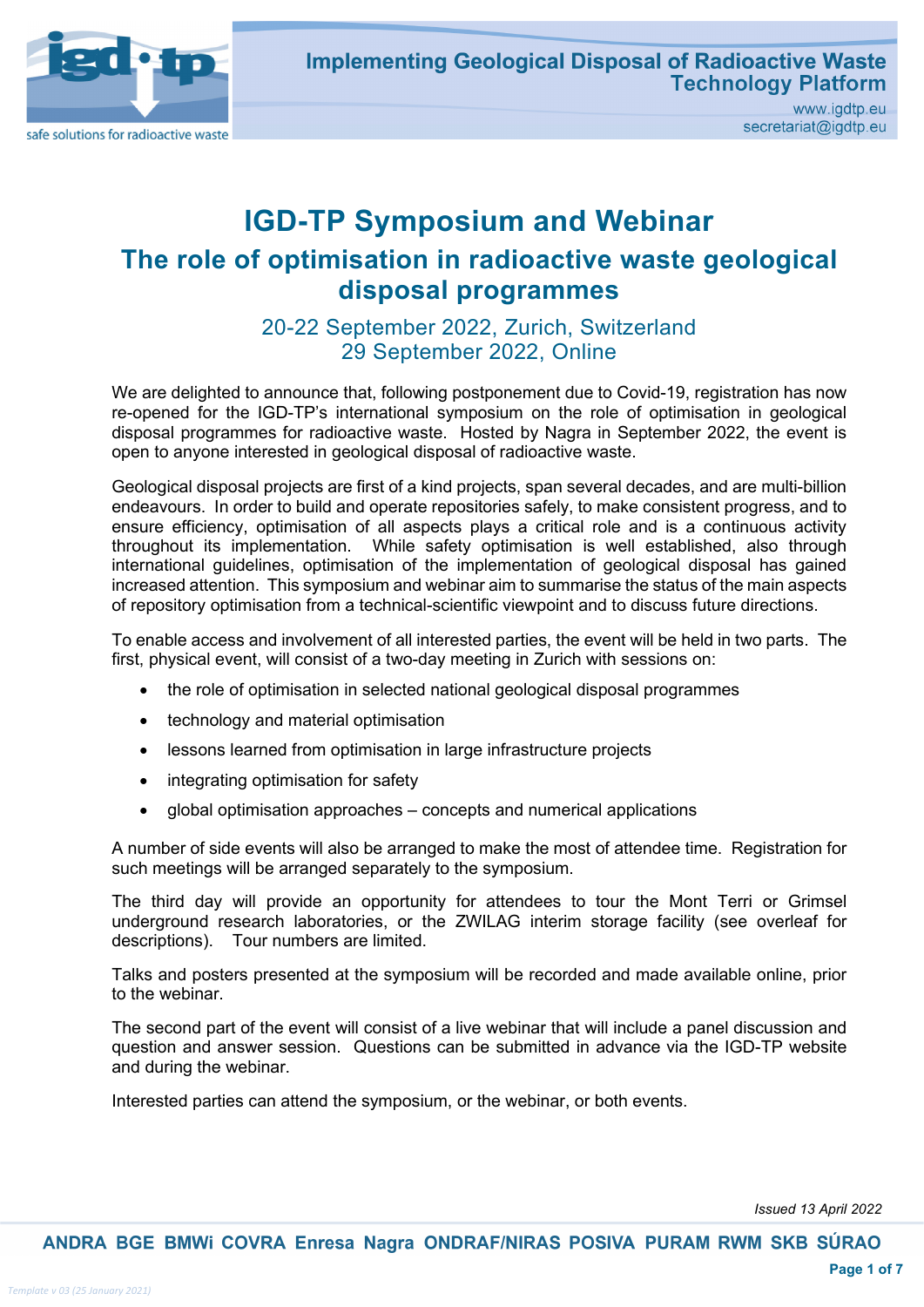

#### **Call for Posters**

Throughout the symposium the IGD-TP will host a series of themed poster sessions that aim to showcase the cutting-edge radioactive waste management RD&D of our community. The posters will also be displayed on our website. We strongly encourage you to submit poster applications that align to the IGD-TP [Strategic Research Agenda.](https://igdtp.eu/document/2020_igd-tp_strategic-research-agenda/) Poster abstract submission is now open.

**Poster submission:** Please submit your poster application via the IGD-TP website (www.igdtp.eu). The submission must include the poster title, authors and their affiliations, and an abstract of no more than 300 words. We strongly encourage you to submit poster applications that align to the IGD-T[P Strategic Research Agenda;](https://igdtp.eu/document/2020_igd-tp_strategic-research-agenda/) the Key Topic area that your poster is most closely linked to must be identified. There will be a prize for the best poster.

**Deadline:** Poster abstracts must be submitted by 1 July 2022.

Accepted poster authors will be notified by 1 August and a release consent form supplied at that time. The poster presenter must physically attend the Symposium.

Guidance: Poster sessions will be grouped according to Key Topics in the IGD-TP Strategic [Research Agenda.](https://igdtp.eu/document/2020_igd-tp_strategic-research-agenda/) The posters will be set up in the refreshment area within the Symposium venue to increase visibility and attendee interaction. One of the significant advantages of a poster presentation is that it allows one-on-one time with the audience for exchange of information and to answer questions. Poster presenters are encouraged to verbally and visually convey the importance of their subject, including its implications and significance.

The posters will be displayed electronically and must be provided by 16 September 2022 to [secretariat@igdtp.eu.](mailto:secretariat@igdtp.eu) A PDF file format is expected to be best, although JPG files can be supplied with ratio 16:9, HD 1920 x 1080 pixels or UHD 3840 x 2160 pixels. The monitors are 55", with dimensions 1250mm x 790mm.

Symposium posters will also be displayed on the IGD-TP website, increasing the visibility of your work.

Note: If you submitted a poster for the original event date, your poster is automatically accepted for the new date. The Symposium organisers will contact you to confirm this and check if any changes are required.

*Issued 13 April 2022*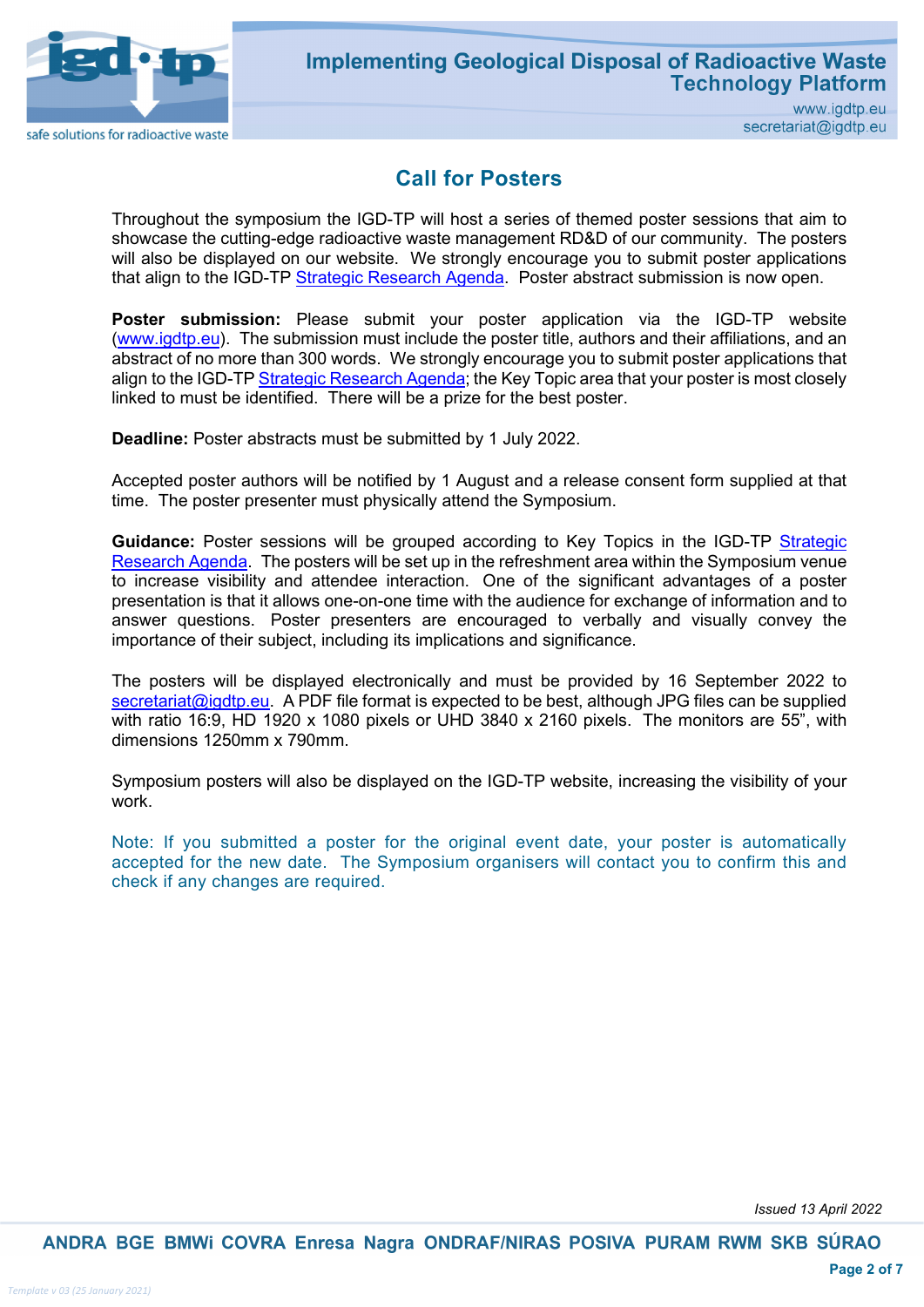

### **Implementing Geological Disposal of Radioactive Waste Technology Platform**

www.igdtp.eu secretariat@igdtp.eu

### **Draft Programme**

## Symposium: 20-22 September 2022, Zurich, Switzerland

| Time (CET)                          | <b>Item</b>                                                                                                                                                                                 | <b>Chair / Speaker</b>                           |  |  |
|-------------------------------------|---------------------------------------------------------------------------------------------------------------------------------------------------------------------------------------------|--------------------------------------------------|--|--|
| Day 1 - Tuesday 20 September 2022   |                                                                                                                                                                                             |                                                  |  |  |
| 10:30-11:30                         | Individual arrival and registration                                                                                                                                                         |                                                  |  |  |
| 11:30-13:00                         | Lunch (finger food) and poster session                                                                                                                                                      |                                                  |  |  |
| 13:00-13:15   Welcome               |                                                                                                                                                                                             | Matthias Braun (CEO<br>Nagra, Switzerland)       |  |  |
| 13:15-13:30                         | The IGD-TP vision and the strategic research agenda; why this is the<br>right time for this symposium                                                                                       | Irina Gaus (Nagra,<br>Switzerland)               |  |  |
| 13:20-14:30                         | Session 1: The role of optimisation in selected national geological<br>disposal programmes                                                                                                  | Chair: Ingo Blechschmidt<br>(Nagra, Switzerland) |  |  |
|                                     | Optimisation process of deep geological disposal (Cigéo project) in the<br>French context: from feasibility principle to licensing application then<br>progressive development of operation | Pascal Claude Leverd<br>(ANDRA, France)          |  |  |
|                                     | The role of optimisation in Posiva's programme                                                                                                                                              | Tiina Jalonen (Posiva;<br>Finland)               |  |  |
|                                     | COVRA - Optimisation through international initiatives (working title)                                                                                                                      | Marja Vuorio (COVRA,<br>ERDO; the Netherlands)   |  |  |
| 14:30-15:00                         | Refreshment break and poster session                                                                                                                                                        |                                                  |  |  |
| 15:00-16:25                         | Session 2: Lessons learned from optimisation in large infrastructure<br>projects                                                                                                            | Chair: Jon Martin (NWS,<br>UK)                   |  |  |
|                                     | Prague City Ring Road - transport engineering construction for the<br>metropolis of the 21st century                                                                                        | Alexandr Butovič (CTU,<br>Czech Republic)        |  |  |
|                                     | Application of optimisation to decommissioning at the UK Trawsfynydd<br>nuclear power station - delivery of an optimised site end state                                                     | Dan Galson (GSL, UK)                             |  |  |
|                                     | Success criteria and success factors for the optimal planning, construction<br>and operation of large infrastructure systems                                                                | Heinz Ehrbar (ETH Zürich,<br>Switzerland)        |  |  |
| 16:25-16:40                         | Refreshment break                                                                                                                                                                           |                                                  |  |  |
| 16:40-18:00                         | Session 3: Technology and material optimisation (part 1)                                                                                                                                    | Chair: Joaquín Farias<br>Seifert (ENRESA, Spain) |  |  |
|                                     | Optimisation of canister design and its lifetime assessment: state of the art<br>and plans within the EURAD CONCORD work package                                                            | Nikitas Diomidis (Nagra,<br>Switzerland)         |  |  |
|                                     | Container Requirements for High-level Radioactive Waste Disposal in Rock<br>Salt, Claystone, and Crystalline Rock - Outcomes of the Research Project<br>KoBrA                               | Holger Völzke (BAM,<br>Germany)                  |  |  |
|                                     | Optimisation in Posiva EBS clay component design - segmented buffer,<br>granular backfill, mixture of crushed rock and bentonite in central tunnels                                         | Johanna Hansen (Posiva,<br>Finland)              |  |  |
| 19:00-22:00                         | Dinner at the Sheraton Zurich                                                                                                                                                               |                                                  |  |  |
| Day 2 - Wednesday 21 September 2022 |                                                                                                                                                                                             |                                                  |  |  |
| 08:00-08:30                         | Arrival and refreshments                                                                                                                                                                    |                                                  |  |  |
| 08:30-10:00                         | Session 3: Technology and material optimisation (part 2)                                                                                                                                    | Chair: Joaquín Farias<br>Seifert (ENRESA, Spain) |  |  |
|                                     | SKB value engineering work (working title)                                                                                                                                                  | Johan Hedlund (SKB,<br>Sweden)                   |  |  |
|                                     | Technical enhancement of wasteforms and their behaviour with the PREDIS<br>project on predisposal waste management                                                                          | Erika Holt (VTT, Finland)                        |  |  |

*Issued 13 April 2022*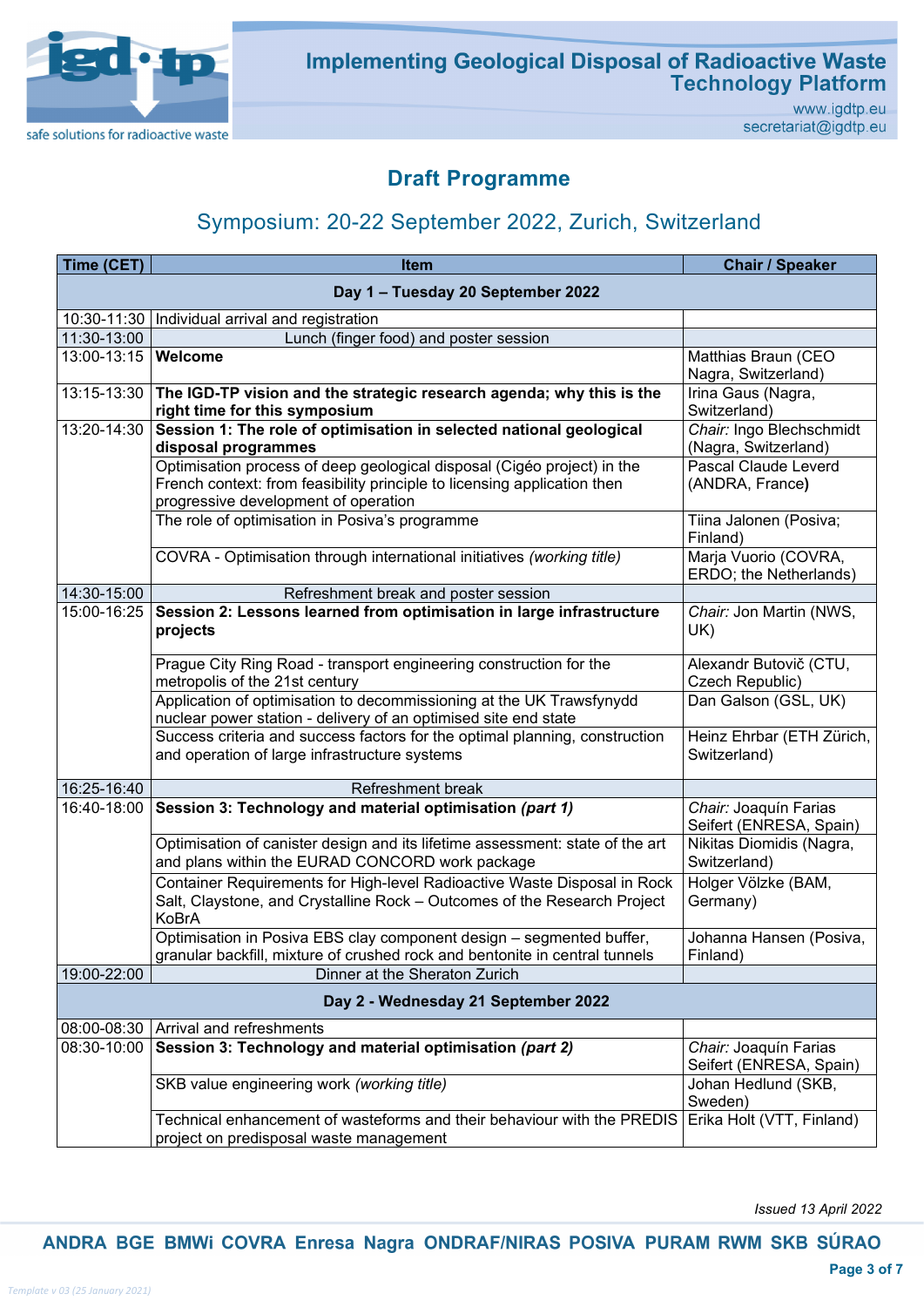

# Implementing Geological Disposal of Radioactive Waste<br>Technology Platform

www.igdtp.eu secretariat@igdtp.eu

safe solutions for radioactive waste

| Time (CET)  | <b>Item</b>                                                                                                                                                                                                                                                                                                                                                                                                                           | <b>Chair / Speaker</b>                                 |
|-------------|---------------------------------------------------------------------------------------------------------------------------------------------------------------------------------------------------------------------------------------------------------------------------------------------------------------------------------------------------------------------------------------------------------------------------------------|--------------------------------------------------------|
|             | Artificial intelligence in radioactive waste disposal research (working title)                                                                                                                                                                                                                                                                                                                                                        | Manfred Krafczyk (TUB,<br>Germany)                     |
| 10:00-10:30 | Refreshment break and poster session                                                                                                                                                                                                                                                                                                                                                                                                  |                                                        |
| 10:30-12:00 | Session 4: Integrating optimisation for safety                                                                                                                                                                                                                                                                                                                                                                                        | Chair: PURAM                                           |
|             | Optimisation and the safety case: what have we learnt in the Integration<br>Group for the Safety Case Context                                                                                                                                                                                                                                                                                                                         | Lucy Bailey (NWS, UK)                                  |
|             | The hybrid and complex nature of the optimization principle: from<br>radiological protection to safety, from ALARA to SAHARA                                                                                                                                                                                                                                                                                                          | <b>Christophe Depaus</b><br>(ONDRAF/NIRAS,<br>Belgium) |
|             | Graded development of geological disposal towards optimised solution                                                                                                                                                                                                                                                                                                                                                                  | Anne Kontula (Posiva,<br>Finland)                      |
| 12:00-13:30 | Lunch (finger food) and poster session                                                                                                                                                                                                                                                                                                                                                                                                |                                                        |
| 13:30-15:00 | Session 5: Global optimisation approaches - concepts and numerical<br>applications                                                                                                                                                                                                                                                                                                                                                    | Chair: Axel Liebscher<br>(BGE, Germany)                |
|             | Optimisation of the thermal aspects of a generic high-level waste repository<br>through Pareto front analysis                                                                                                                                                                                                                                                                                                                         | Andreas Poller (CSD<br>Engineers, Switzerland)         |
|             | ONDRAF/NIRAS geological disposal facility layout update: an optimisation-<br>based approach for the conceptual design                                                                                                                                                                                                                                                                                                                 | Didier Léonard<br>(ONDRAF/NIRAS,<br>Belgium)           |
|             | Optimisation of thermal dimensioning of the Cigéo project: operational goal<br>and scientific key issues                                                                                                                                                                                                                                                                                                                              | Laurent Calsyn (ANDRA,<br>France)                      |
| 15:00-15:30 | <b>Summary and close</b>                                                                                                                                                                                                                                                                                                                                                                                                              | Tiina Jalonen (Posiva,<br>Finland & IGD-TP Chair)      |
| 15:30-16:00 | Refreshment break                                                                                                                                                                                                                                                                                                                                                                                                                     |                                                        |
|             | Day 3 - Thursday 22 September 2022                                                                                                                                                                                                                                                                                                                                                                                                    |                                                        |
| 08:00 start | An optional visit to the ZWILAG interim storage facility, or the Grimsel or<br>Mont Terri underground research laboratories (URLs).<br>The visits to the ZWILAG interim storage facility will take approximately half<br>a day, so transport home can be arranged for late afternoon. The visits to<br>Grimsel and Mont Terri will take all day; there must be a minimum of 10<br>participants and a maximum of 23 for these options. |                                                        |

## Webinar: Thursday 29 September 2022, Online

| Time (CET) | <b>Item</b>                                                                                                                                                                                                                                                                                                                                                            |  |
|------------|------------------------------------------------------------------------------------------------------------------------------------------------------------------------------------------------------------------------------------------------------------------------------------------------------------------------------------------------------------------------|--|
|            | 13:30-16:00 The role of optimisation in disposal programmes<br><b>Webinar chairs</b><br>The outgoing and incoming IGD-TP Chairs, Irina Gaus (Nagra) and Tiina Jalonen (Posiva)                                                                                                                                                                                         |  |
|            |                                                                                                                                                                                                                                                                                                                                                                        |  |
|            | Panellists from the following organisations are confirmed<br>Stefan Mayer (IAEA)<br>Chris Boyle (NWMO, Canada)<br>Jaakko Leino (STUK, Finland)<br>Reinhard Knerr (WIPP, USA)<br>Piet Zuidema (EURAD)<br>Each panellist will give a 5 minute presentation on their view of optimisation<br>Questions can be submitted in advance and by the audience during the webinar |  |

*Issued 13 April 2022*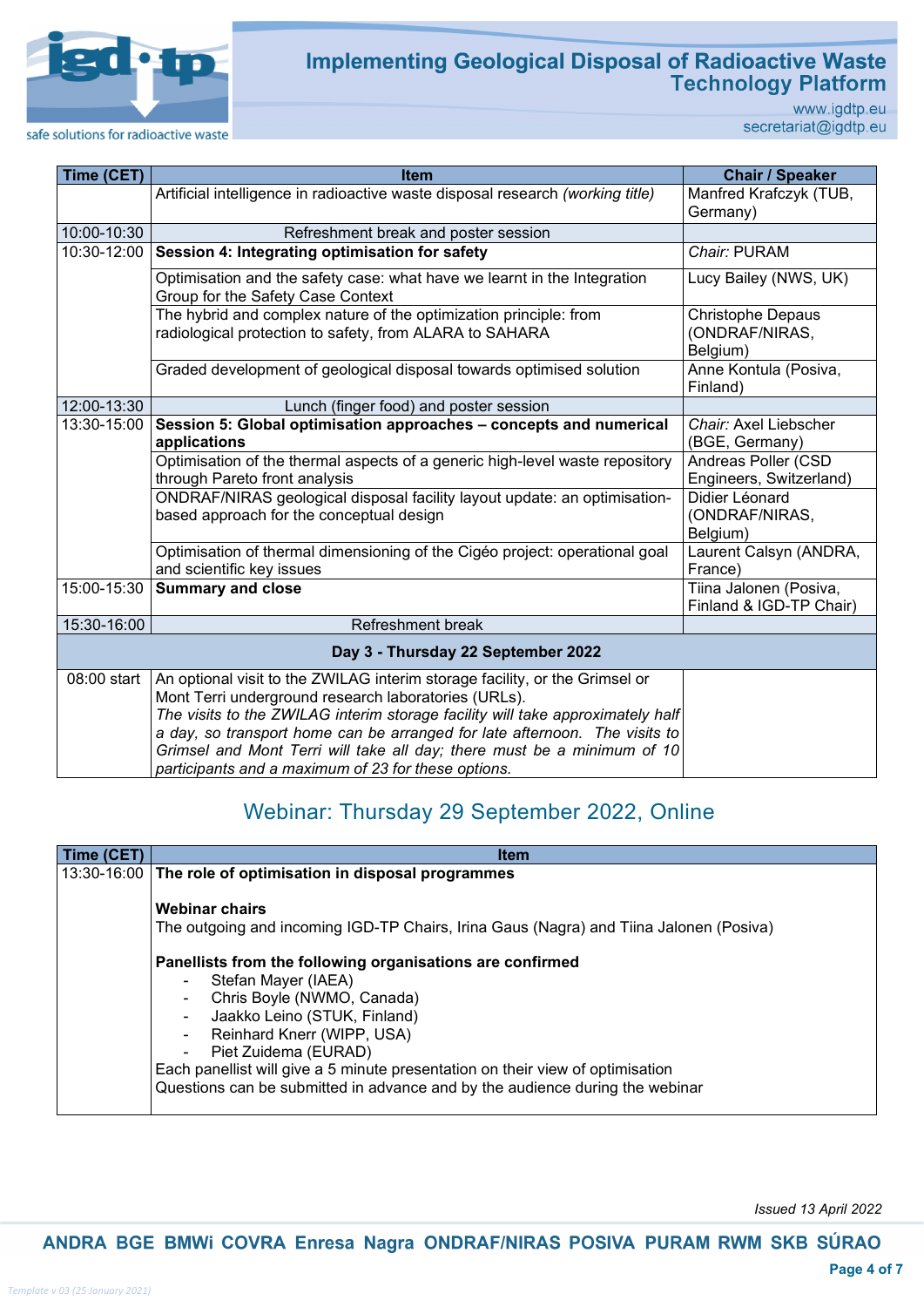

#### **Implementing Geological Disposal of Radioactive Waste Technology Platform**

www.igdtp.eu secretariat@igdtp.eu

#### **Day 3 Tour Options**

#### **Rock Laboratory Mont Terri ([mont-terri.ch](https://www.mont-terri.ch/en/the-rock-laboratory.html))**

The Mont Terri rock laboratory is situated to the north of St-Ursanne in the canton of Jura, around 300 m underground. It is accessed via the safety gallery of the Mont Terri motorway tunnel. The rock laboratory comprises 1200 m of galleries and niches. The horse-shoe shaped galleries are 4 to 5 m high and well-lit. The key question being investigated is: can radioactive waste be stored safely in Opalinus Clay? The Mont Terri rock laboratory is engaged solely in research; no deep geological disposal facility will be built at Mont Terri. There are 22 partners from Europe, Japan, Canada, United Kingdom, the USA and Switzerland carrying out research at the Mont Terri rock laboratory. *This will be a full-day tour including a small lunch.*

#### **ZWILAG Wurenlingen ([zwilag.ch](https://www.zwilag.ch/en))**

ZWILAG, the Swiss interim storage facility, is a key link between the generation of waste and its disposal in deep geological repositories. Until underground repositories are available, radioactive waste must be kept in interim storage for 30 to 40 years. All categories of radioactive waste generated in Switzerland are processed and temporarily stored in the ZWILAG facility and the neighbouring federal interim storage facility. *This will be a half-day tour and will include a small lunch.*

#### **Grimsel Test Site** ([www.grimsel.com](http://(www.grimsel.com)/))

The Nagra Grimsel Test Site (GTS) is an underground research laboratory (URL) located in crystalline rock in the Swiss Alps. Since 1984, Nagra has worked with more than 20 international partners at the GTS to ensure the availability of scientific and technical expertise in the field of radioactive waste management. The research has focused on understanding key processes in the geosphere and engineered barriers, as well as on investigating the behaviour of radioactive materials under realistic conditions relevant to deep disposal. The GTS also hosts large-scale experiments to demonstrate the technical feasibility of complex components at a realistic scale for all types of radioactive waste. The on-site visit will provide an insight into the current status of research activities at GTS and show the contribution of the various experiments to the challenging development, optimisation and implementation of deep geological repositories. Last but not least, the stunning landscape also invites a visit. *This will be a full-day tour including a small lunch.*



*Interior view of the Mont Terri rock laboratory (www.mont-terri.ch)*



*ZWILAG (www.zwilag.ch)*



*Grimsel Test Site (www.grimsel.com)*

*The previously offered tour of a Nagra drill site is no longer possible as Nagra's exploration programme for the site selection process has now finished. Anyone who registered previously for this tour will be contacted by the Symposium organisers.*

*Issued 13 April 2022*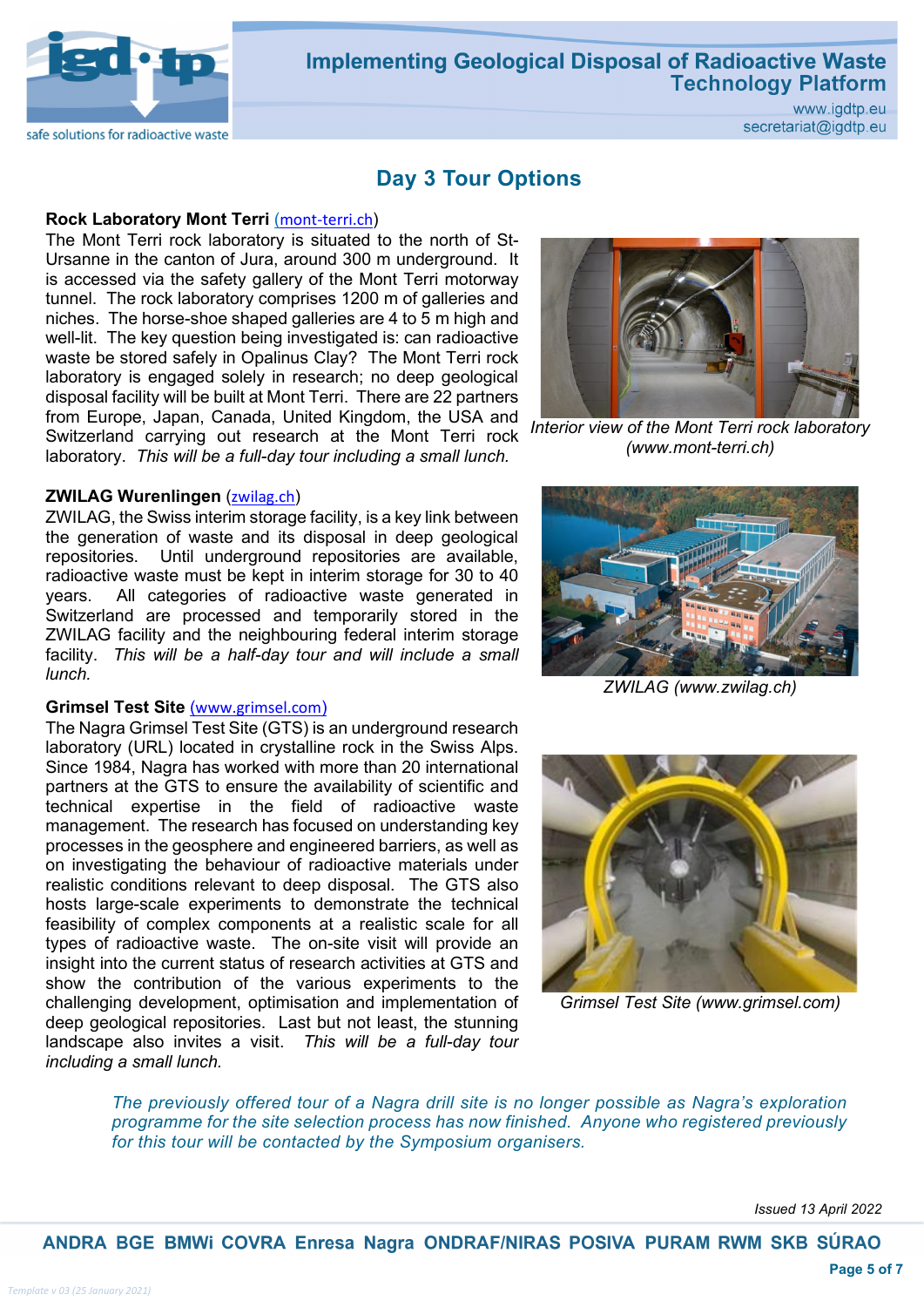

### **Practical Details**

**Registration:** Registration for the Symposium, Webinar or both, is now open via the IGD-TP website (www.igdtp.eu). The total number of participants is limited; registrations will be accepted on a first-come first-served basis.

**Registration fee:** The costs of both events are subsidised by the IGD-TP. However, a small fee is required to support the Symposium:

- Option 1: Registration fee (€200). Includes participation on both days, refreshments and lunch.
- Option 2: Registration fee and dinner (€250). Includes Option 1 plus a 3-course dinner at the Sheraton Zurich on day 1.
- Option 3: Registration fee and day 3 excursion (€250). Includes Option 1 plus the day 3 excursion (transport, refreshments, lunch, site).
- Option 4: Full package (€300). Includes all options (meeting attendance, dinner and excursion).

The Webinar is free to attend for all.

*All registrations would be refunded in full if the physical event were to be cancelled due to the Covid-19 pandemic. Please note that a COVID certificate may be needed for travel and to enter the premises.*

If you previously registered for the original event date, you will be contacted by the Symposium organisers to confirm your registration details; there is no need to register again.

**Symposium venue:** The Symposium will be held at SIX ConventionPoint, Pfingstweidstrasse 110, 8005 Zurich, Switzerland [\(https://www.conventionpoint.ch\)](https://www.conventionpoint.ch/). Travel directions and advice are provided on the IGD-TP website.

**Accessibility:** We would like to make this event as accessible as possible. We strongly encourage you to contact us if you need further information or have any queries.

- The conference rooms and toilets are on the same floor and are wheelchair accessible. A hearing loop is available. Service animals are not allowed.
- The conference dinner venue is wheelchair accessible and has accessible toilets. Service animals are allowed.
- For the optional tours on day 3, participants should be in reasonable physical condition as there are some steps to take and a certain distance to walk.

**Accommodation:** The cost of accommodation in Zurich is not included in the registration fee and must be booked and paid directly by the participant. We recommend the following two hotels, which are both within walking distance to SIX Convention Point:

- Sheraton Zurich <https://www.marriott.com/hotels/travel/zrhzs-sheraton-zurich-hotel/>
- 25hours-Hotel Zurich West [https://www.25hours-hotels.com/en/hotels/zurich.](https://www.25hours-hotels.com/en/hotels/zurich) *Note that there are two 25hours-Hotel's in Zurich – please make sure that you book the Zurich West.*

You will find more hotels via Zurich tourism:<https://www.zuerich.com/en>

**Webinar:** The access link will be provided directly to registered participants.

*Issued 13 April 2022*